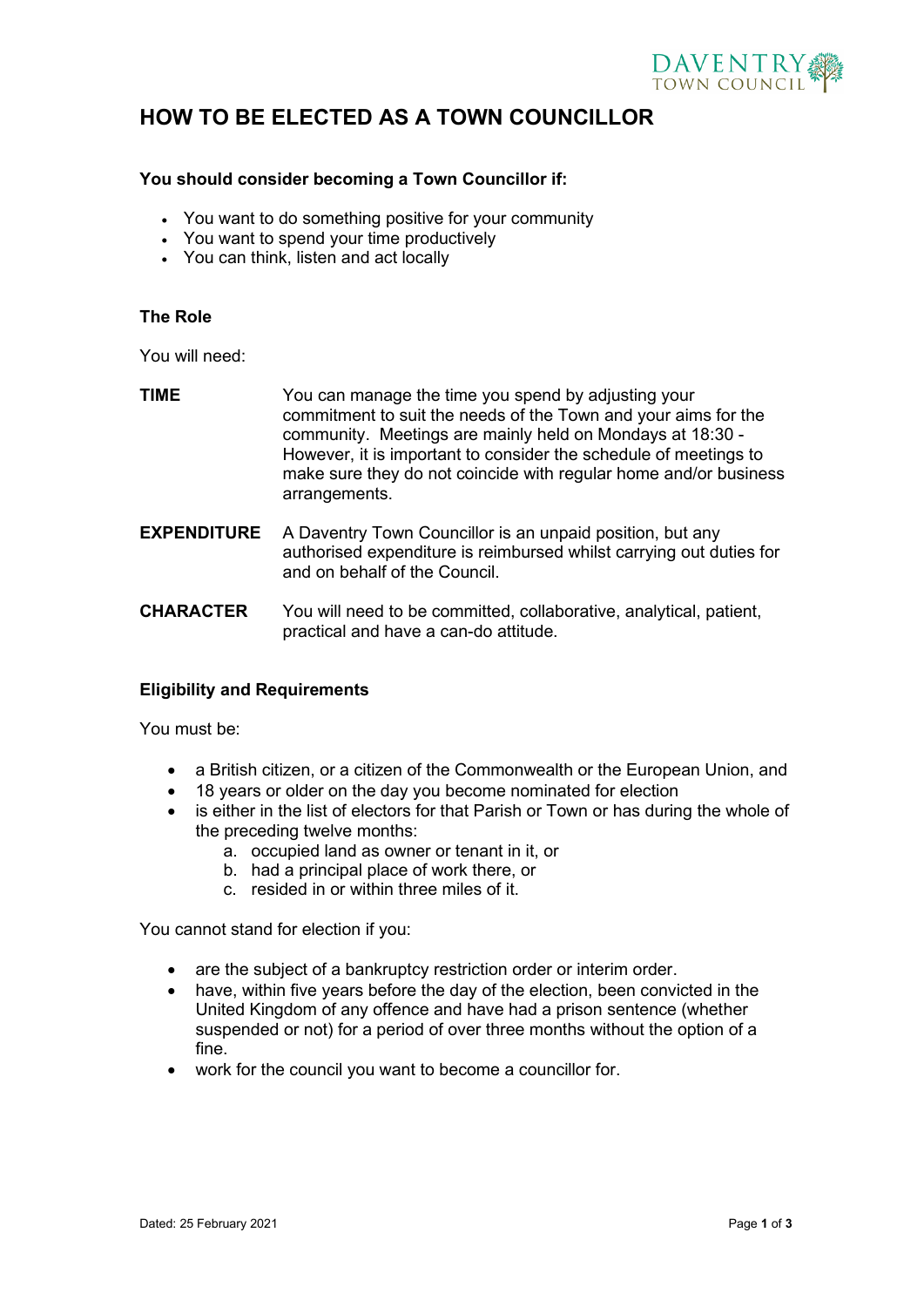

### **HOW TO BE ELECTED AS A TOWN COUNCILLOR**

#### **Nomination Process**

The parish elections will be held alongside the Police, Fire and Crime Commissioner Elections and, subject to the Structural Changes Order going through Parliament, the Shadow Unitary elections will also be held on the same day.

Please refer to the timetable of election events on the next page and note:

- Daventry Town Council has four wards: Central, East, North and West.
- A prospective candidate **must** 'hand' deliver a valid nomination paper to Daventry District Council offices by 16:00 on 8<sup>th</sup> April 2021.

The Nomination Paper must be downloaded and printed off and can be obtained from:

• <http://www.electoralcommission.org.uk/media/5016>

The Elections Team at Daventry District Council, are there to help, answer any questions and check forms:

Elections Team Daventry District Council Lodge Road **Daventry** Northants NN11 4FP

T: 01327 302326 E: [electoralservices.ddc@westnorthants.gov.uk](mailto:electoralservices.ddc@westnorthants.gov.uk)

Or contact:

Chief Officer Daventry Town Council 3 New Street **Daventry** Northants NN11 4BT

T: 01327 301246 E: chiefofficer@daventrytowncouncil.gov.uk

The Electoral Commission - Website: <http://www.electoralcommission.org.uk/>